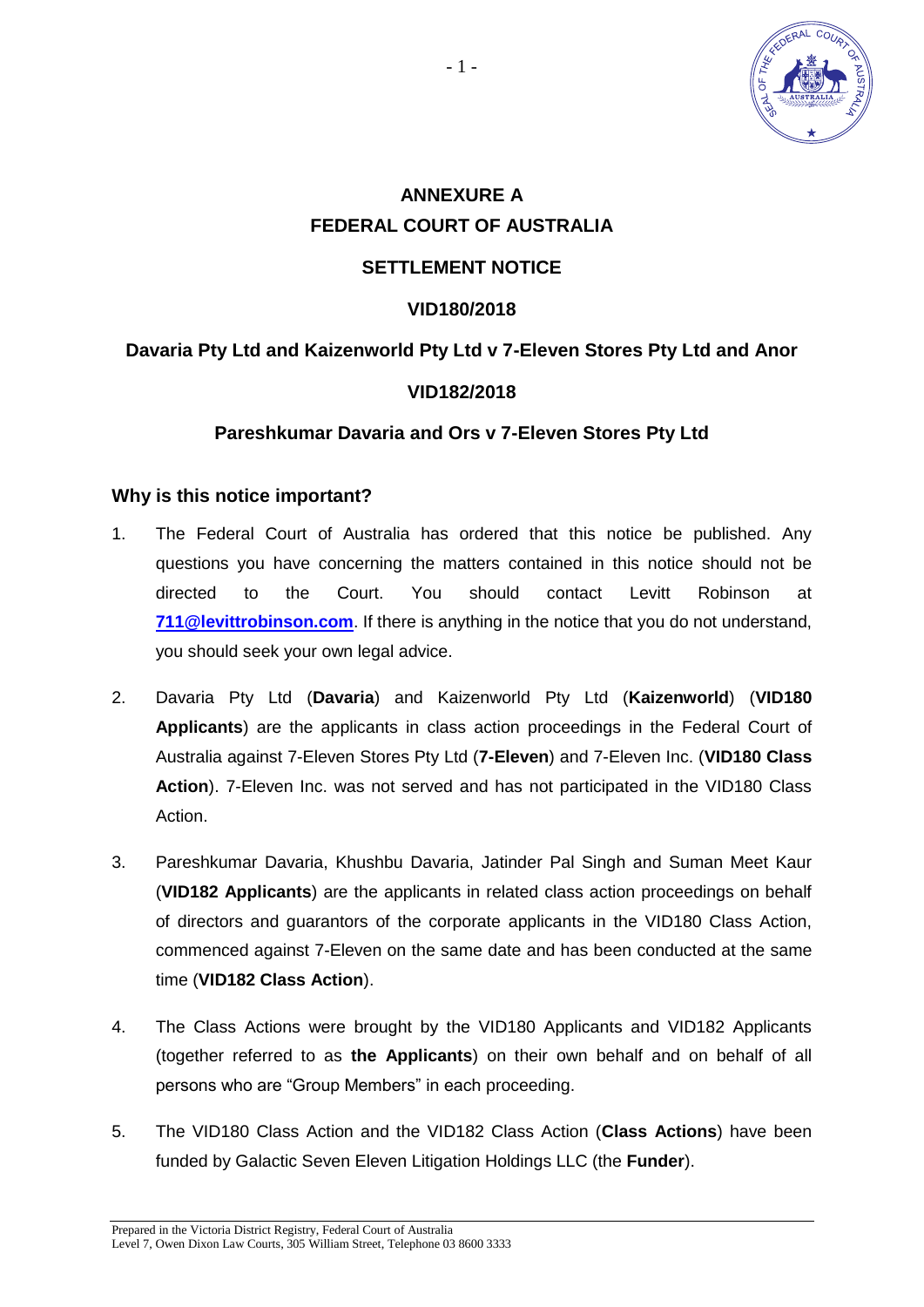

- 6. This Notice contains important information about the proposed settlement of the Class Actions (**Settlement**).
- 7. Paragraphs [\[17\]](#page-2-0) to [\[26\]](#page-5-0) below explain what the Class Actions are about.
- 8. Paragraphs [\[27\]](#page-6-0) to [\[33\]](#page-8-0) below explain the terms of the Settlement with 7-Eleven.
- 9. Paragraphs [\[34\]](#page-8-1) to [\[61\]](#page-14-0) below explain how the Settlement monies will be distributed and to whom.
- 10. Paragraphs [\[63\]](#page-14-1) to [\[66\]](#page-15-0) below explain how you can object to the Settlement.
- 11. Paragraphs [\[76\]](#page-17-0) to [\[78\]](#page-18-0) below explain how you can get information about the Settlement and the Class Actions.
- 12. As explained in paragraph [\[37\]](#page-8-2) below, the Court will set a "Registration Date" by which you must lodge your claim on the settlement sum. **If you do not make a claim on the Settlement Sum by the Registration Date, you will be bound by the outcome of the Class Actions and get nothing**.
- 13. You should read this Notice very carefully if:
	- (a) you (or your company) were or became a 7-Eleven Franchisee (**Franchisee**) at any time between 20 February 2012 and 19 February 2018 and you (or your Franchisee company) did not opt out of the VID180 Class Action (**VID180 Group Member**); or
	- (b) you were or became:
		- (i) a nominated director identified in a franchise agreement (**Franchise Agreement**) with 7-Eleven at any time between 20 February 2012 and 19 February 2018; or
		- (ii) an individual person (not a corporation) who provided indemnities, guarantees, mortgages or other securities (**Guarantor**) in respect of a Franchisee's obligations under a Franchise Agreement or ANZ Bank loan contract entered into by a Franchisee during the period 20 February 2012 and 19 February 2018; and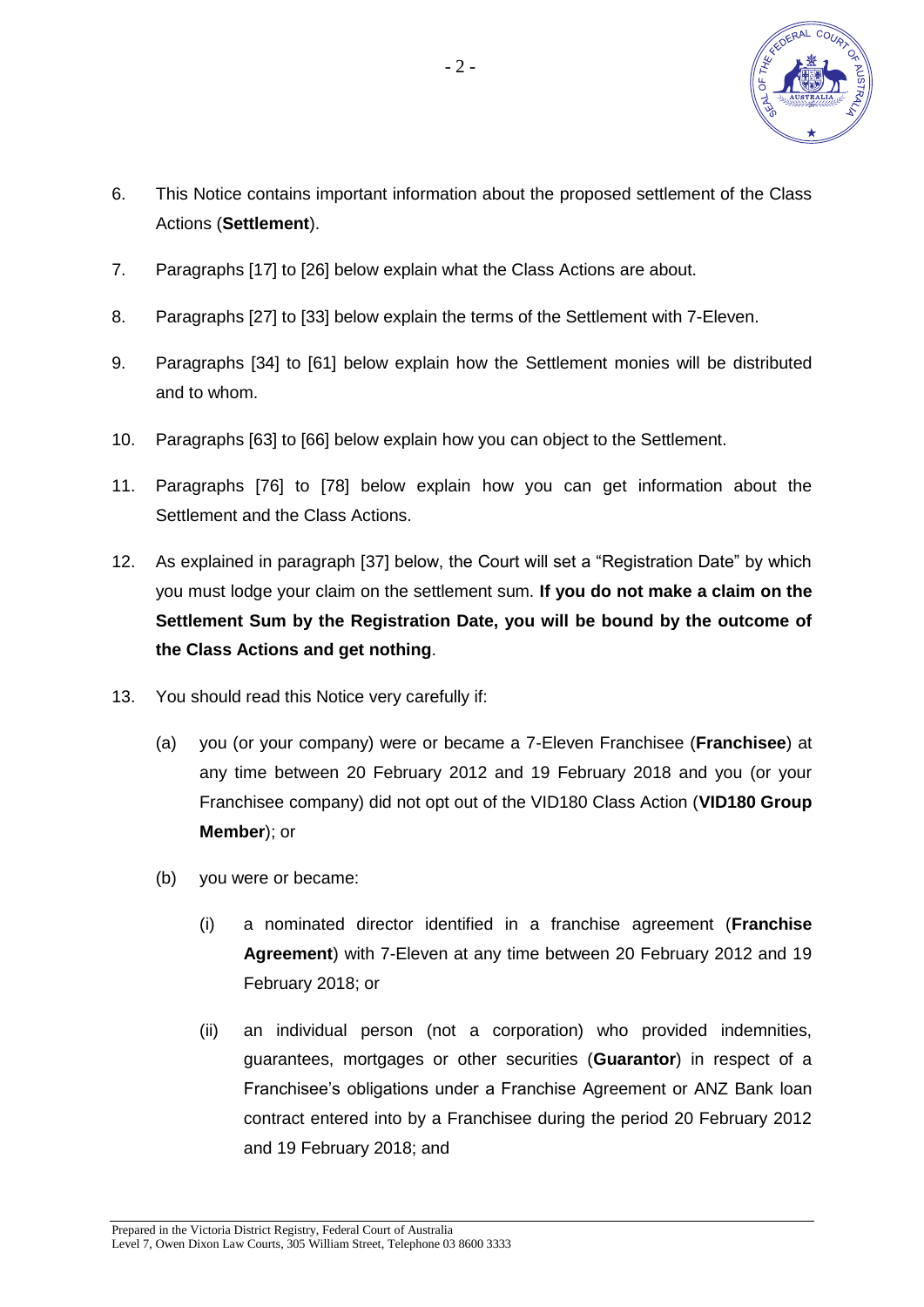

(iii) you did not opt out of the VID182 Class Action,

#### (**VID182 Group Member**).

- 14. If you and your company have opted out of both Class Actions, you may disregard this notice.
- 15. An opt out process for each of the Class Actions took place in 2020. Before the opt out process in the VID180 Class Action, there were approximately 995 stores and approximately 813 group members (not including the VID180 Applicants). After the opt out process in the VID180 Class Action, approximately 808 stores (not including three operated by the VID180 Applicants) and approximately 676 VID180 Group Members (not including the VID180 Applicants' two companies) remain.
- 16. Before the opt out process in the VID182 Class Action, there were approximately 1,492 group members (not including the VID182 Applicants). After the opt out process in the VID182 Class Action, approximately 1,234 VID182 Group Members (not including the VID182 Applicants) remain.

## **The claims in the Class Actions**

- <span id="page-2-0"></span>17. In the VID180 Class Action, the VID180 Applicants claim damages, compensation and orders for an account of rebates. These claims are premised upon alleged:
	- (a) misleading or deceptive conduct, statutory unconscionable conduct and contravention of industry codes, in relation to the acquisition and sale of franchises;
	- (b) breach of contract, in relation to the prices of goods supplied to franchisees; and
	- (c) an equitable obligation to account, in respect of rebates from merchandise suppliers.
- <span id="page-2-2"></span><span id="page-2-1"></span>18. In summary, in the VID180 Class Action, Davaria alleges that 7-Eleven:
	- (a) misled Davaria and VID180 Group Members before they entered into franchise agreements with 7-Eleven (**Franchise Agreements**), about:
		- (i) the business opportunity afforded by operating a 7-Eleven store;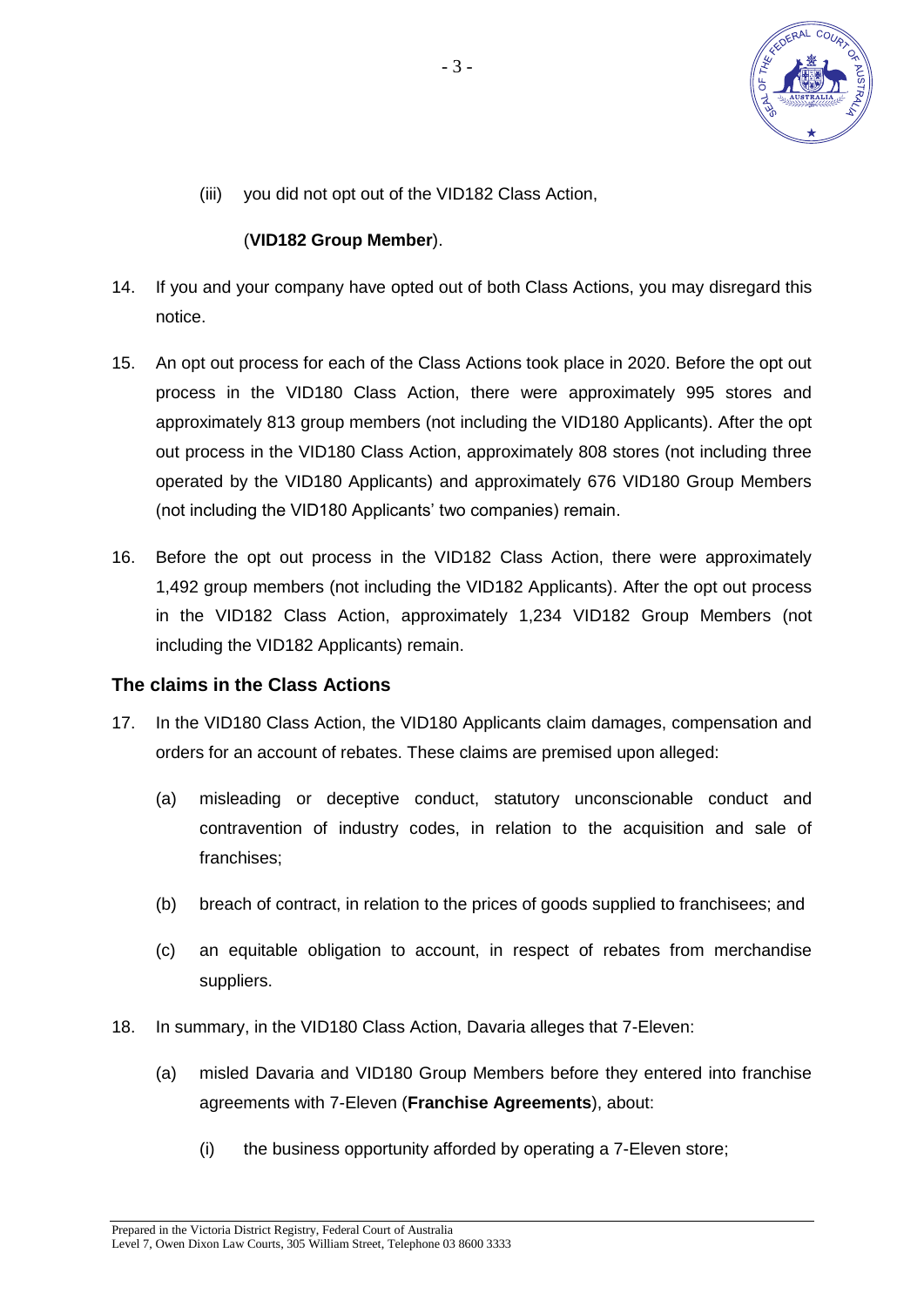

- (ii) the profitability of the stores;
- (iii) the accuracy of the labour costs in documents and records supplied to prospective franchisees;
- (iv) the average wages that a Franchisee would have to pay to operate their store in compliance with employment awards;
- (v) the need for Franchisees or their principal or family members to work for nothing or at rates below employment award rates for an unreasonable and/or unsociable number of hours per week;
- (vi) the choice available to Franchisees of suppliers and merchandise from which they could choose product lines to offer at their stores;
- (b) breached its contract (that is, the Franchise Agreement) with VID180 Group Members, including by only letting VID180 Group Members purchase stock from C-Store in circumstances where 7-Eleven had negotiated with C-Store prices higher than either:
	- (i) the prices for which VID180 Group Members would have been able to buy stock in similar quantities from alternative suppliers; or
	- (ii) the lowest prices reasonably obtainable by 7-Eleven had it used its best endeavours;
- (c) failed (and was obliged) to account to Franchisees for rebates received by 7- Eleven from merchandise vendors, which rebates could only be allocated to certain marketing and other costs, and otherwise were to be applied to reduce the cost of goods purchased by Franchisees (**Rebates Claim**); and
- <span id="page-3-0"></span>(d) engaged in unconscionable conduct, including by enticing VID180 Group Members to enter into Franchise Agreements even though 7-Eleven knew that stores could only be profitable if Franchisees:
	- (i) underpaid staff; and/or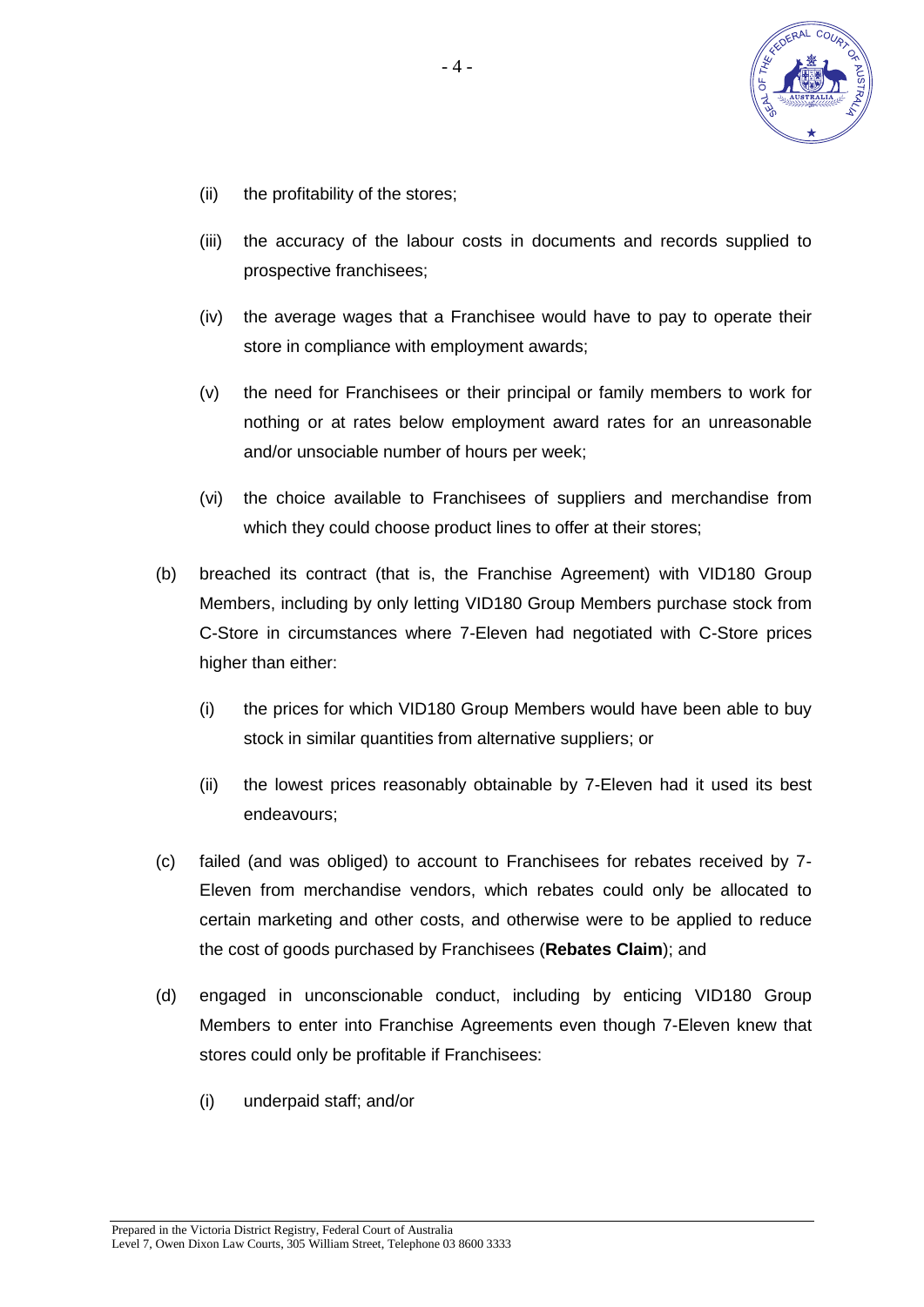

- (ii) worked (or their principal or family members worked) for nothing or at rates below employment award rates for an unreasonable and/or unsociable number of hours per week.
- <span id="page-4-0"></span>19. In the VID180 Class Action, Kaizenworld also alleges the same things that are listed in paragraph [\[18\]](#page-2-1) above and, in addition, that 7-Eleven:
	- (a) promoted to Franchisees, prospective Franchisees and the ANZ Bank an inaccurate formula for valuing the goodwill of 7-Eleven stores, being a multiple of 2.1 to 2.7 times the Franchisee's annual gross income; and
	- (b) represented to Franchisees that they could sell the goodwill in their stores to an incoming purchaser (who would acquire a 10-year franchise term) on the same multiple.
- 20. In the VID180 Class Action, the VID180 Applicants claim:
	- (a) damages or compensation on account of:
		- (i) loss of monies expended in acquiring their 7-Eleven store franchise;
		- (ii) loss of monies incurred in operating their 7-Eleven store franchise on account of paying prices higher than they should have for merchandise that was sold from their stores; and
	- (b) an entitlement to an account of rebates collected by 7-Eleven from merchandise suppliers who sold merchandise to Franchisees which was then sold from 7- Eleven stores.
- <span id="page-4-1"></span>21. In the VID182 Class Action, the VID182 Applicants:
	- (a) make similar claims to those made by their respective Franchisee companies as listed at paragraphs  $[18(a)], [18(d)]$  $[18(a)], [18(d)]$  $[18(a)], [18(d)]$  and  $[19]$ ;
	- (b) claim damages for misleading or deceptive conduct and statutory unconscionable conduct, in relation to:
		- (i) the excessive hours they spent operating their stores; and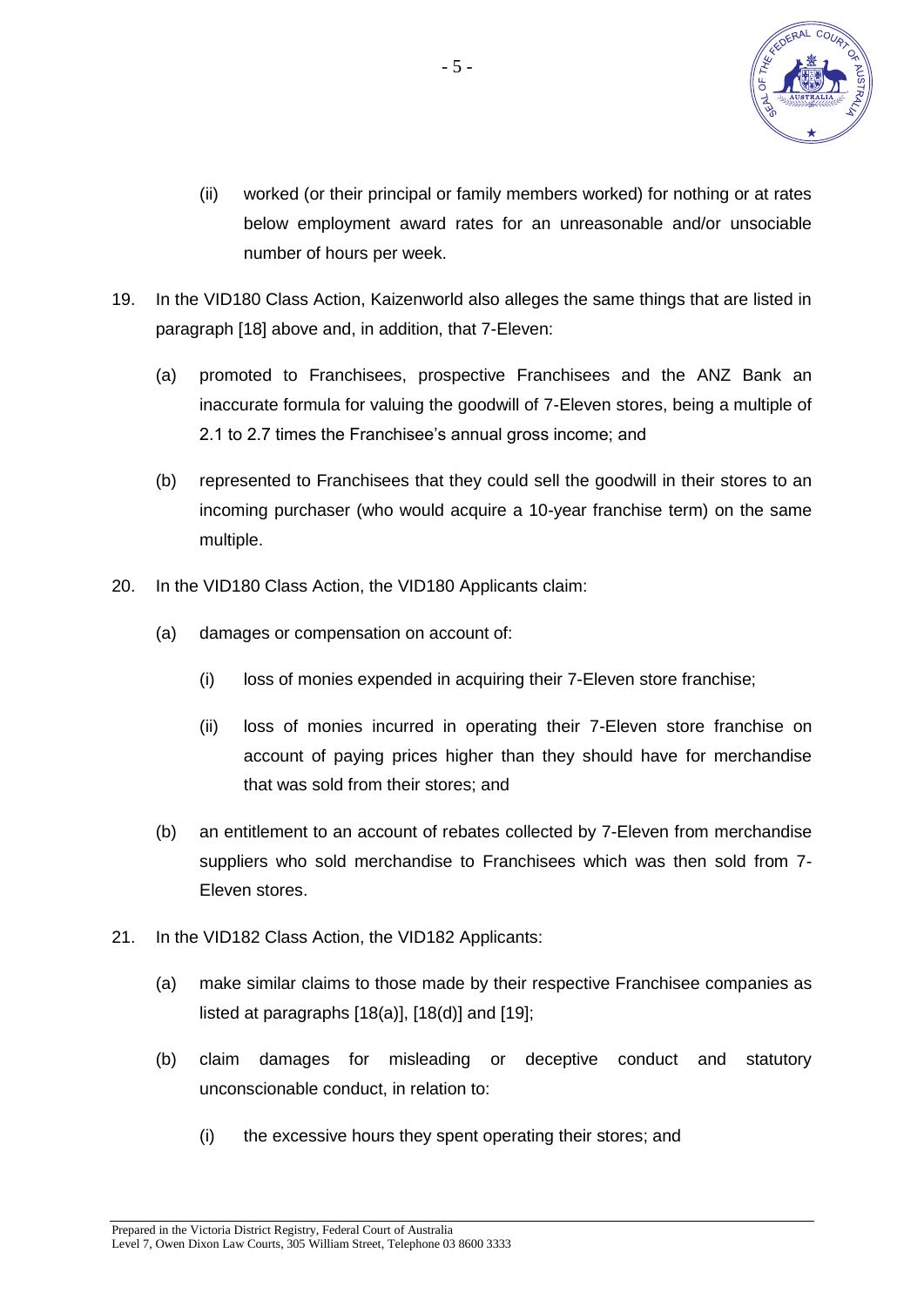

- (ii) the additional monies that they might have earned instead of spending their time operating their stores; and
- (c) also seek orders for indemnity in respect of their obligations as guarantors of loans, and of their Franchisee company's obligations under their Franchise Agreements.
- 22. 7-Eleven has denied the allegations referred to in paragraphs [\[17\]](#page-2-0) to [\[21\]](#page-4-1) above.
- 23. The claims made against 7-Eleven are set out more fully in the VID180 Class Action Third Further Amended Statement of Claim and the VID182 Class Action Second Further Amended Statement of Claim, copies of which can be obtained from Levitt Robinson at [https://www.levittrobinson.com/7-eleven-class-action.](https://www.levittrobinson.com/7-eleven-class-action)
- 24. Copies of 7-Eleven's Defences to the VID180 Class Action Third Further Amended Statement of Claim and the VID182 Class Action Second Further Amended Statement of Claim can also be obtained from Levitt Robinson at [https://www.levittrobinson.com/7-eleven-class-action.](https://www.levittrobinson.com/7-eleven-class-action)
- 25. 7-Eleven has provided the Applicants' solicitors Levitt Robinson with copies of deeds of release and covenants not to sue executed by some VID180 and VID182 Group Members, pursuant to which those group members have already released 7-Eleven from claims or liabilities. In those deeds, the releases are described, for example, as a release from any present or future, actual or contingent, claim, cause of action, complaint, liability, demand, cost or expense that any person (whether or not a party to the Class Actions) has or might have, whether or not the facts, matters or circumstances giving rise to that claim, cause of action, complaint, liability, demand, cost or expense are known to that person or to any other person (**Releases**).
- <span id="page-5-0"></span>26. A VID180 Group Member or a VID182 Group Member who has entered into a Release with 7-Eleven will not be entitled to any compensation from the Settlement unless that Release is determined by an independent Senior Counsel appointed under the Settlement Scheme to be either wholly or partly ineffective, or not to release 7-Eleven from some or all of the claims (**Ineffective Release**). If the Settlement Scheme's independent Senior Counsel makes that determination: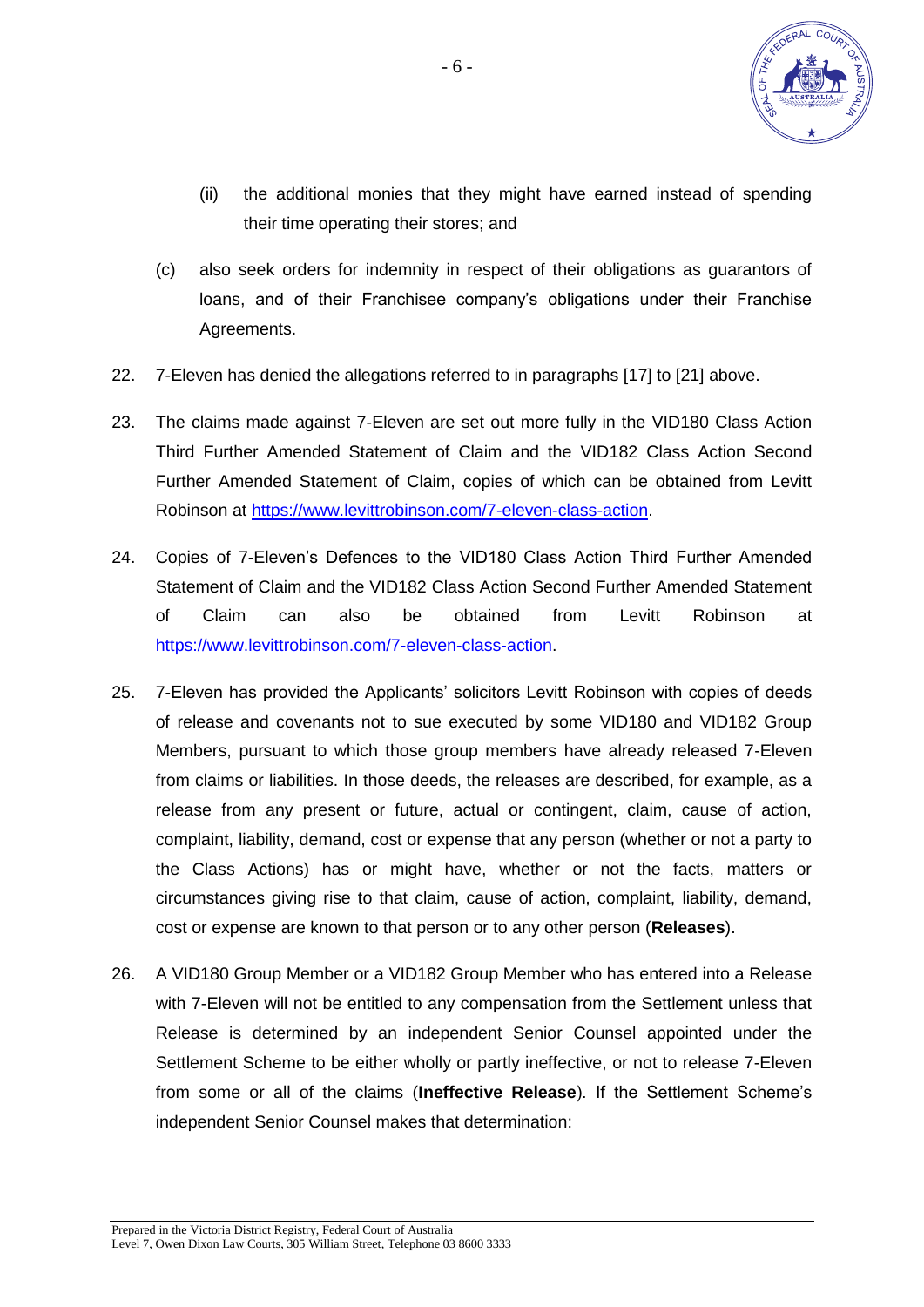

- (a) it will enable such a VID180 Group Member or VID182 Group Member to have their claim assessed under the Settlement Scheme; but
- (b) it **will not** bind 7-Eleven and will be **without prejudice** to 7-Eleven's ability to contend, outside of the Settlement Scheme, that 7-Eleven was effectively released.

#### **The Settlement with 7-Eleven**

- <span id="page-6-0"></span>27. The Class Actions were listed for hearing before the Honourable Justice Middleton in the Federal Court of Australia in Melbourne for a ten-week trial commencing 9 August 2021. The Court ordered that the parties attend a mediation by 28 June 2021.
- 28. The mediation took place over four days on 24 and 25 June 2021 in Canberra and also on 29 June 2021 and 23 July 2021 via audio-visual link. The Honourable Susan Crennan AC QC, a former Justice of the High Court of Australia, was the mediator for all of the four days.
- 29. On 4 August 2021, the Applicants and 7-Eleven agreed to settle the Class Actions for **\$98,000,000** (ninety-eight million dollars) (**Settlement Sum**) and signed a Deed of Settlement and Release (the **Settlement**), subject to the Court approving settlement.
- 30. Under the terms of the Settlement, payment of the Settlement Sum:
	- (a) is all-inclusive of legal costs and disbursements and the Funder's commission;
	- (b) is made without any admission of liability by 7-Eleven;
	- (c) involves the Applicants on their behalf and on behalf of all Group Members releasing and forever discharging 7-Eleven from the Applicants' and the Group Members' Claims ("**Claim**" is defined in the Settlement as any claim or cause of action in the Class Actions or any claim or cause of action arising out of, or in relation to, the subject matter of the Class Actions); and
	- (d) involves the Applicants, on their own behalf and on behalf of all Group Members, promising not to bring or pursue or otherwise aid, abet, counsel, fund or procure the bringing of any Claim against 7-Eleven.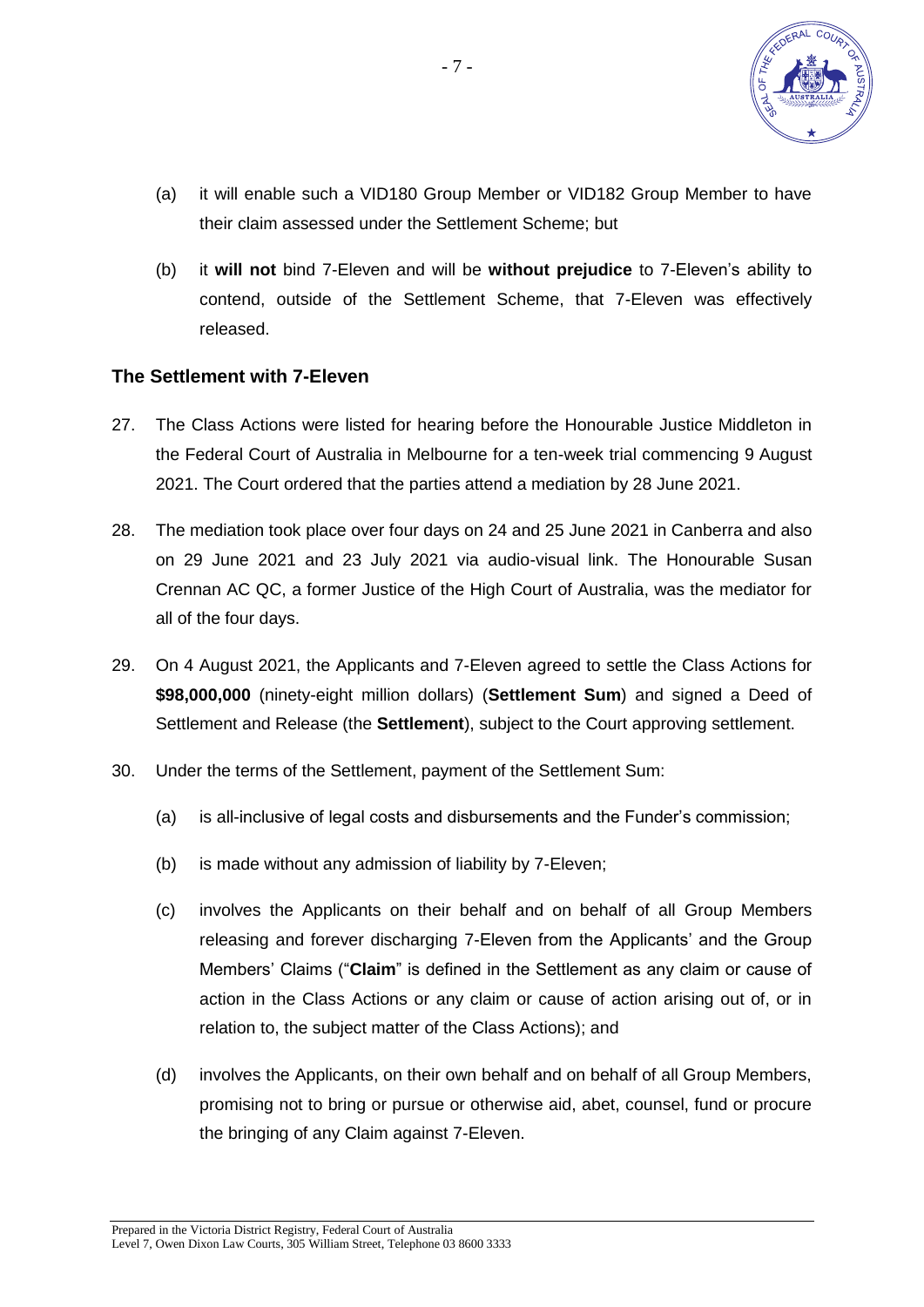

- 31. In addition, subject to the Court approving the Settlement, Davaria and Kaizenworld agreed to a buy back of their 7-Eleven stores by 7-Eleven in return for:
	- (a) a payment of **\$978,000 plus stock** to Davaria for the early surrender of its Campbelltown non-fuel store and its Northmead fuel store; and
	- (b) a payment of **\$460,000 plus stock** to Kaizenworld for the early surrender of its South Melbourne non-fuel store.
- <span id="page-7-2"></span><span id="page-7-1"></span><span id="page-7-0"></span>32. The Settlement also provides that:
	- (a) the Class Actions be dismissed with all existing costs orders in favour of the Applicants as against 7-Eleven, or in favour of 7-Eleven as against the Applicants, being vacated;
	- (b) the Applicants and 7-Eleven provide mutual releases;
	- (c) 7-Eleven denies liability and makes no admission as to liability;
	- (d) 7-Eleven will bear its own costs of the Class Actions;
	- (e) each of the VID180 and VID182 Applicants will seek **\$40,000** per Applicant (**\$240,000** in total) as a reimbursement for the significant time expended by them in the course of the Class Actions (including attendance at the mediation);
	- (f) the Applicants' legal costs and disbursements for the Class Actions of **\$19,108,466**, the approval of the Settlement estimated at **\$487,470** and the administration of the Settlement estimated at **\$1,100,000**, will be paid out of the Settlement Sum, subject to Court approval;
	- (g) Mr Stewart Alan Levitt of Levitt Robinson will act as Administrator of the settlement;
	- (h) the Funder will seek a Common Fund Order of 25% of the Settlement Sum to be paid as the Funder's commission (that is, **\$24,500,000**), which 7-Eleven and the Applicants will not oppose;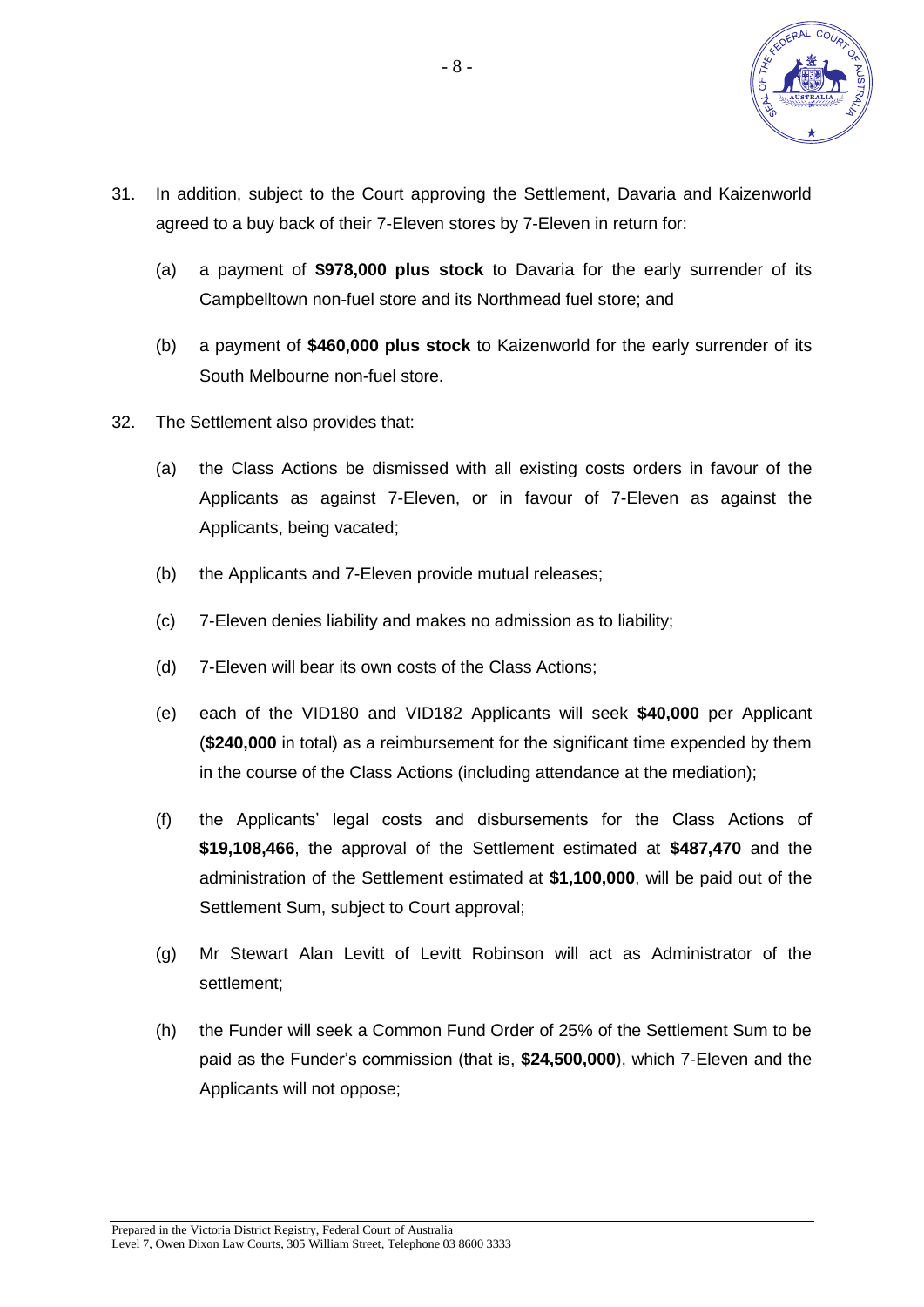

- (i) security for costs in the sum of \$6,945,625 which had been paid by the Funder into an interest-bearing account operated by the Court, will be returned to the Funder with all accrued interest;
- (j) the parties agree not to disparage one another;
- (k) the Funder agrees not to fund or otherwise aid, abet, counsel, pursue or procure, either directly or through a related party, any Claim against 7-Eleven; and
- (l) if 40 or more Group Members in the Class Actions are permitted to opt out or otherwise cease to be Group Members (for example, if a Franchisee company is deregistered) between 4 August 2021 and the Court's approval of the settlement, 7-Eleven has the option to terminate the Settlement.
- <span id="page-8-0"></span>33. If the Court approves the payments listed above in paragraphs [\[32\(e\)\]](#page-7-0), [\[32\(f\)\]](#page-7-1), and [\[32\(h\)\]](#page-7-2), after all deductions the Applicants and group members will share in approximately **\$52,564,064** (**Net Settlement Sum**).

#### **Distribution of the Net Settlement Sum**

- <span id="page-8-1"></span>34. The Net Settlement Sum will be divided amongst Group Members of the VID180 Class Action and the VID182 Class Action.
- <span id="page-8-3"></span>35. It is proposed that sixty (60%) per cent (**\$31,538,438**) of the Net Settlement Sum will be distributed to eligible VID180 Group Members and forty (40%) per cent (**\$21,025,626**) to eligible VID182 Group Members.
- <span id="page-8-4"></span>36. The division of 60% and 40% as between the VID180 Class Action and the VID182 Class Action is proposed having regard to:
	- (a) the wider scope of the claims made in the VID180 Class Action; and
	- (b) an evaluation that the claims made in the VID180 Class Action are more certain in relation to the losses likely to have been suffered by VID180 Group Members.

#### *Who is an Eligible VID180 Group Member?*

- <span id="page-8-2"></span>37. An **Eligible VID180 Group Member** is a VID180 Group Member that:
	- (a) has not opted out of the VID180 Class Action;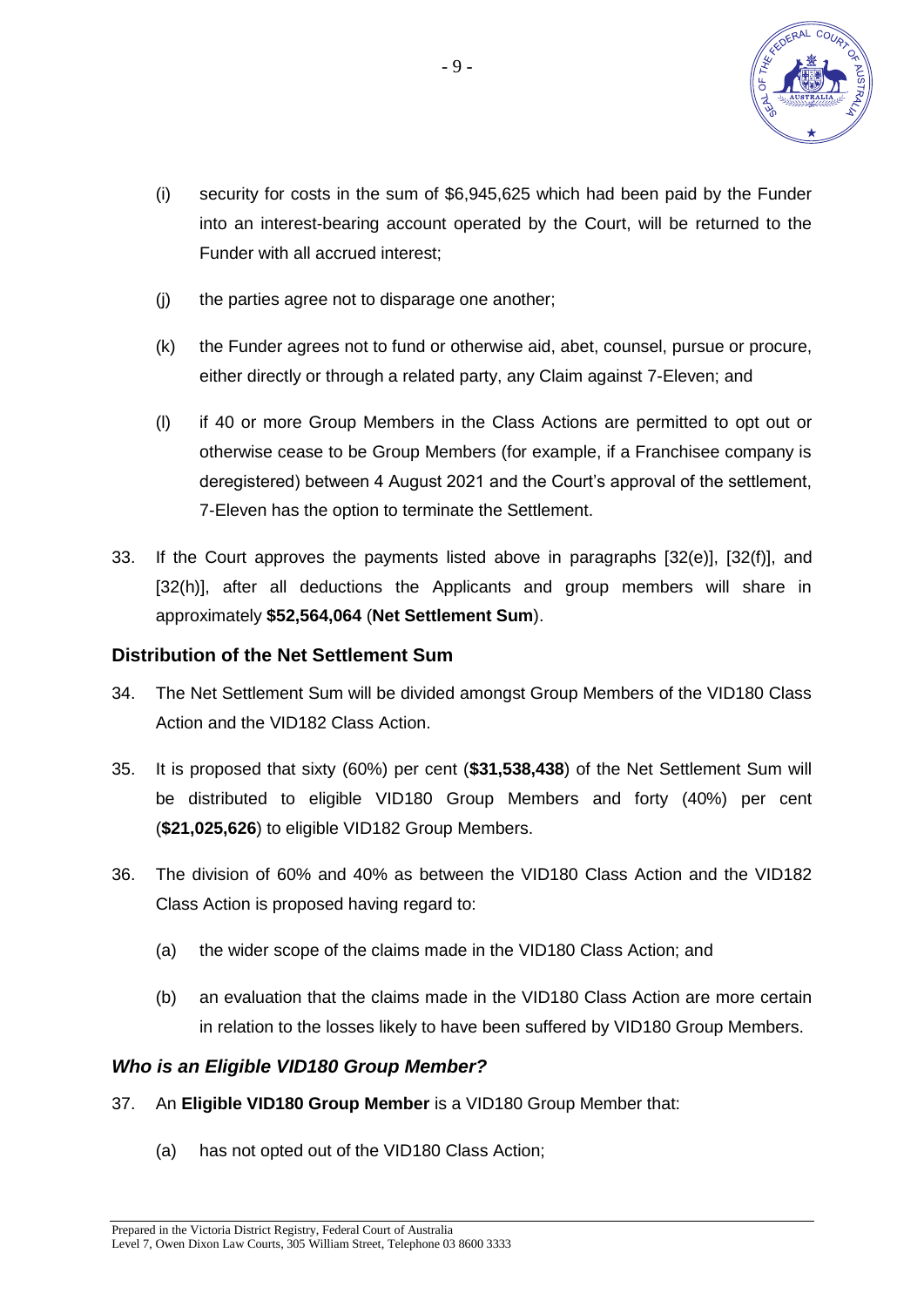

- (b) registers, or has already registered, for the Settlement Scheme by a date that will in due course be notified to all VID180 Group Members (**Registration Date**); and
- (c) has not entered into a Release, or has entered into a Release that is determined to be an Ineffective Release; and
- (d) for corporations, is not deregistered as at the Registration Date.

## *Who is an Eligible VID182 Group Member?*

- 38. An **Eligible VID182 Group Member** is a VID182 Group Member who:
	- (a) has not opted out of the VID182 Class Action;
	- (b) registers, or has already registered, for the Settlement Scheme by the Registration Date; and
	- (c) has not entered into a Release, or has entered into a Release that is determined to be an Ineffective Release.
- 39. The Registration Date will be a date approved by the Court, and will be approximately four months after the Approval Hearing referred to in paragraph [\[65\]](#page-14-2) below.

#### *Distribution to Eligible VID180 Group Members*

- <span id="page-9-0"></span>40. As to the sixty per cent (**\$31,538,438**) of the Net Settlement Sum (**VID180 Settlement Sum**) to be distributed to Eligible VID180 Group Members, that is proposed to be distributed having regard to the claims that could have been made by those Group **Members**
- 41. As to those claims:
	- (a) twenty (20%) per cent of the VID180 Settlement Sum (**\$6,307,688**) (**VID180 Rebates Claims Settlement Sum**) will be distributed to all Eligible VID180 Group Members in relation to Rebates Claims;
	- (b) the other eighty (80%) per cent of the VID180 Settlement Sum (**\$25,230,751**) (**VID180 Loss Claims Settlement Sum**) will be distributed to all Eligible VID180 Group Members on account of VID180 Loss Claims.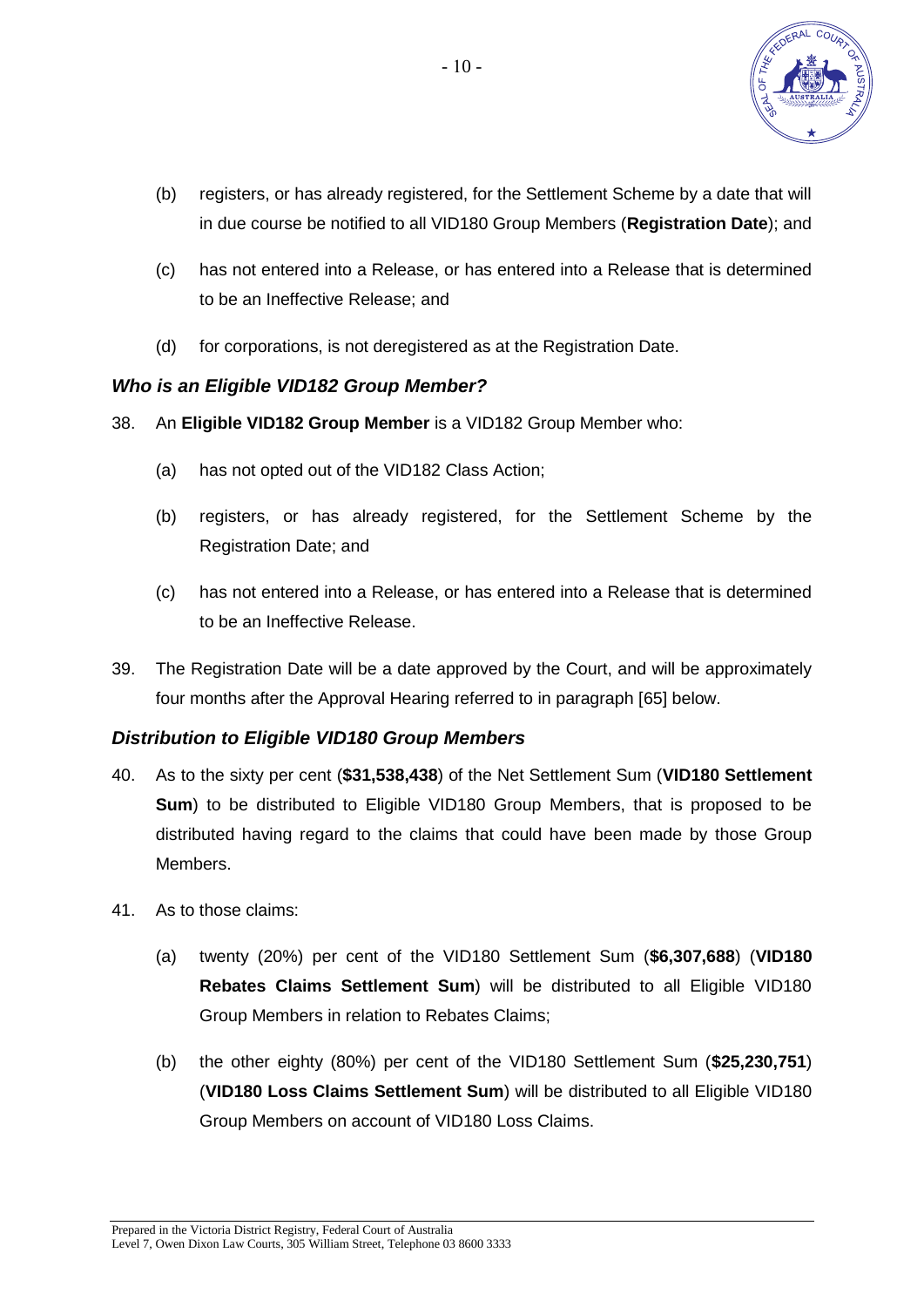

- 42. A VID180 Loss Claim is a claim made in respect of monies lost in relation to the costs of acquiring a franchise.
- 43. Different relative weightings will be applied in the Settlement Scheme to VID180 Loss Claims, having regard to:
	- (a) the date when the Franchisee entered into their Franchise Agreement to acquire their franchise;
	- (b) the date when the Franchisee sold or disposed of the franchise (if they have sold or disposed of it).
- 44. These weightings are proposed under the Settlement Scheme because it is considered that the strength of VID180 Group Members' claims is affected by:
	- (a) the date when a Franchise Agreement was entered into; and
	- (b) when the Franchisee sold or disposed of the goodwill associated with those franchises (if they have been sold or disposed of).
- <span id="page-10-0"></span>45. A relative weighting of 3.0 (in respect of the VID180 Loss Claims Settlement Sum) will be applied to Eligible Group Members' VID180 Loss Claims in respect of a franchise relating to a Franchise Agreement that was entered into on or after 21 February 2012 and before 1 October 2015, and the franchise:
	- (a) was sold or disposed of after 1 October 2015; or
	- (b) is still retained by the Eligible Group Member.
- <span id="page-10-1"></span>46. A relative weighting factor of 1.0 (in respect of the VID180 Loss Claims Settlement Sum) will be applied to Eligible VID180 Group Members' VID180 Loss Claims in respect of a franchise relating to a Franchise Agreement that was entered into before 21 February 2012, and the franchise:
	- (a) was sold or disposed of after 1 October 2015; or
	- (b) is still retained by the Eligible Group Member.
- <span id="page-10-2"></span>47. A relative weighting of 1.0 (in respect of the VID180 Loss Claims Settlement Sum) will be applied to those Eligible VID180 Group Members' VID180 Loss Claims in respect of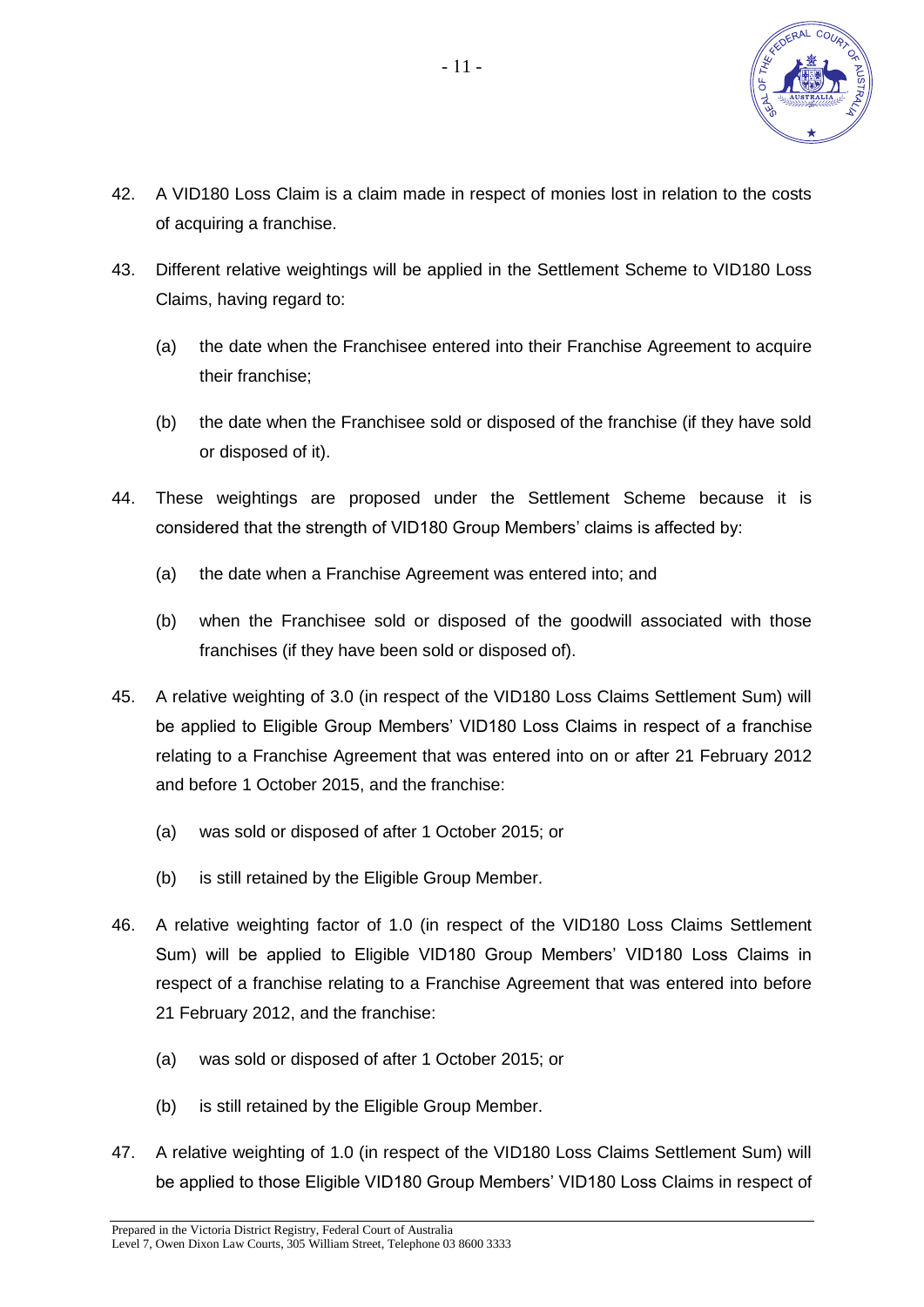

a franchise relating to a Franchise Agreement that was entered into on or after 21 February 2012, and the franchise was sold or disposed of before 1 October 2015.

- 48. Put another way, the VID180 Loss Claims described in paragraph [\[45\]](#page-10-0) will be treated as having 3 times the value of the VID180 Loss Claims described in each of paragraphs [\[46\]](#page-10-1) and [\[47\]](#page-10-2), when determining what distribution will be received from the VID180 Loss Claims Settlement Sum.
- <span id="page-11-0"></span>49. A relative weighting of zero (0) (in respect of the VID180 Loss Claims Settlement Sum) will be applied to those Eligible VID180 Group Members' VID180 Loss Claims in respect of a franchise relating to:
	- (a) a Franchise Agreement that was entered into before 21 February 2012, and the franchise was sold or disposed of before 1 October 2015; or
	- (b) a Franchise Agreement that was entered into after 1 October 2015.
- <span id="page-11-1"></span>50. Once all VID180 Loss Claims have been assessed with the above weightings applied to them, distributions will be made to VID180 Group Members on a pro rata basis from the VID180 Loss Claims Settlement Sum. This means that no funds will be distributed to Eligible VID180 Group Members until all claims have been assessed by the Administrator.
- <span id="page-11-2"></span>51. To summarise:
	- (a) Eligible VID180 Group Members having VID180 Loss Claims that fall within paragraphs [\[45\]](#page-10-0), [\[46\]](#page-10-1) and [\[47\]](#page-10-2) above will be able to share in distribution of the VID180 Loss Claims Settlement Sum and the VID180 Rebates Claims Settlement Sum;
	- (b) the Loss Claims described in paragraph [\[45\]](#page-10-0) will be treated as having 3 times the value of the Loss Claims described in each of paragraphs [\[46\]](#page-10-1) and [\[47\]](#page-10-2), when determining what distribution will be received by VID180 Eligible Group Members from the VID180 Loss Claims Settlement Sum;
	- (c) the Loss Claims described in paragraph [\[49\]](#page-11-0) will be treated as having no value, and so Eligible VID180 Group Members having those VID180 Loss Claims will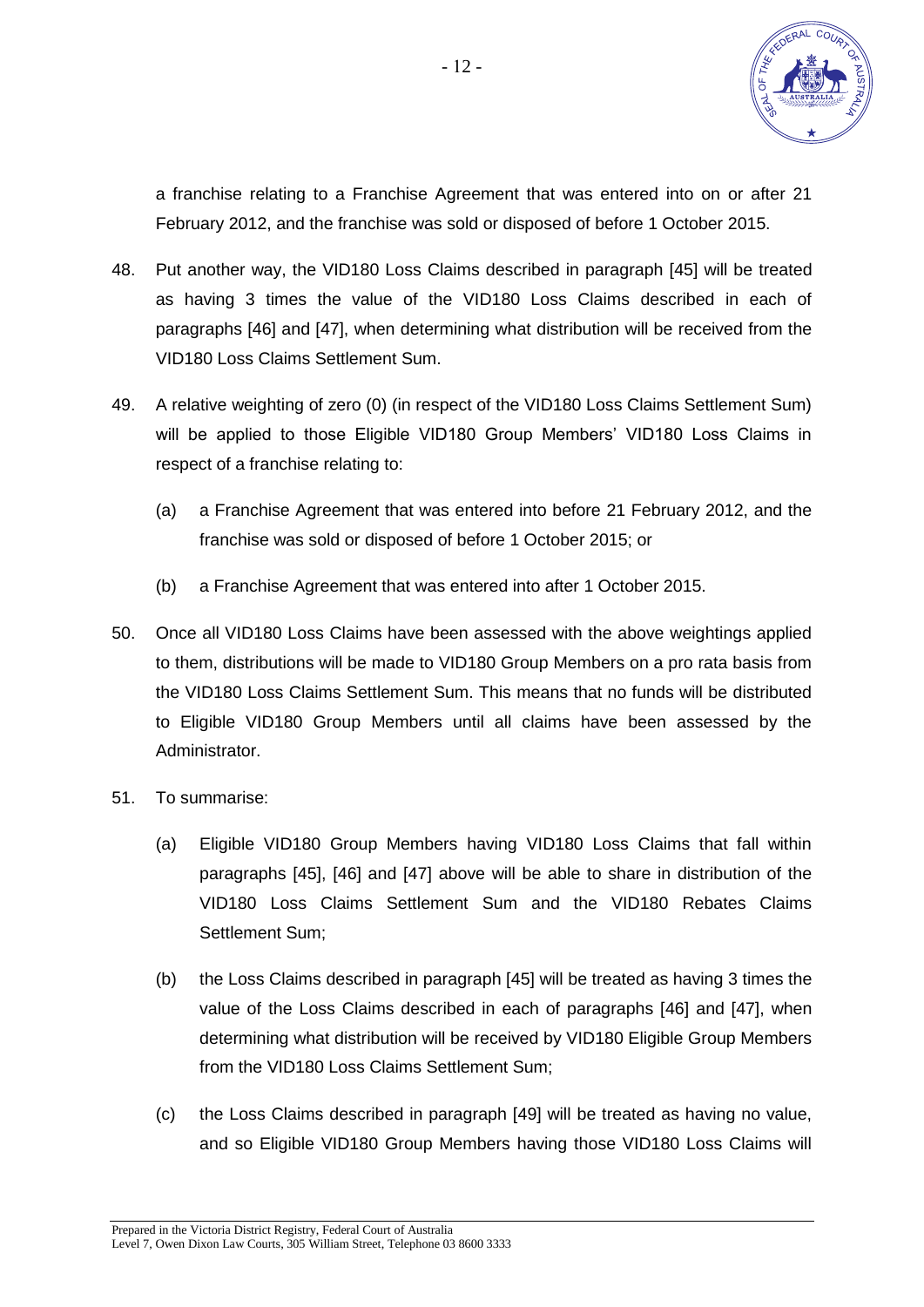

only be able to share in the distribution of the VID180 Rebates Claims Settlement Sum; and

(d) once all of the VID180 Loss Claims are assessed, distributions will be made to VID180 Group Members on a pro rata basis from the VID180 Loss Claims Settlement Sum.

#### *Distribution to Eligible VID182 Group Members*

- <span id="page-12-1"></span>52. As to the forty per cent of the Net Settlement Sum (**\$21,025,626**) to be distributed to Eligible VID182 Group Members (**VID182 Settlement Sum**), those monies will be distributed upon assessment under the Settlement Scheme of Eligible Group Members' claims (**VID182 Claims**) as to:
	- (a) the hours they spent operating the relevant 7-Eleven store(s); and
	- (b) what additional monies they might have been able to earn rather than devoting their time to operating the relevant 7-Eleven store(s).
- 53. As with VID180 Loss Claims, different relative weightings will be applied to VID182 Claims having regard to:
	- (a) the date when Eligible VID182 Group Members who became directors or guarantors under a Franchise Agreement, or became guarantors under an ANZ loan contract; and
	- (b) the date when the Franchisee sold or disposed of the franchise (if they have sold or disposed of it).
- <span id="page-12-0"></span>54. A relative weighting of 3.0 will be applied to the claims of Eligible VID182 Group Members who became directors or guarantors under a Franchise Agreement entered into on or after 21 February 2012 and before 1 October 2015, or who became guarantors under an ANZ loan contract on or after 21 February 2012 and before 1 October 2015, and where either:
	- (a) the 7-Eleven store franchise the subject of that Franchise Agreement was disposed of after 1 October 2015; or
	- (b) the Franchisee still retains that franchise;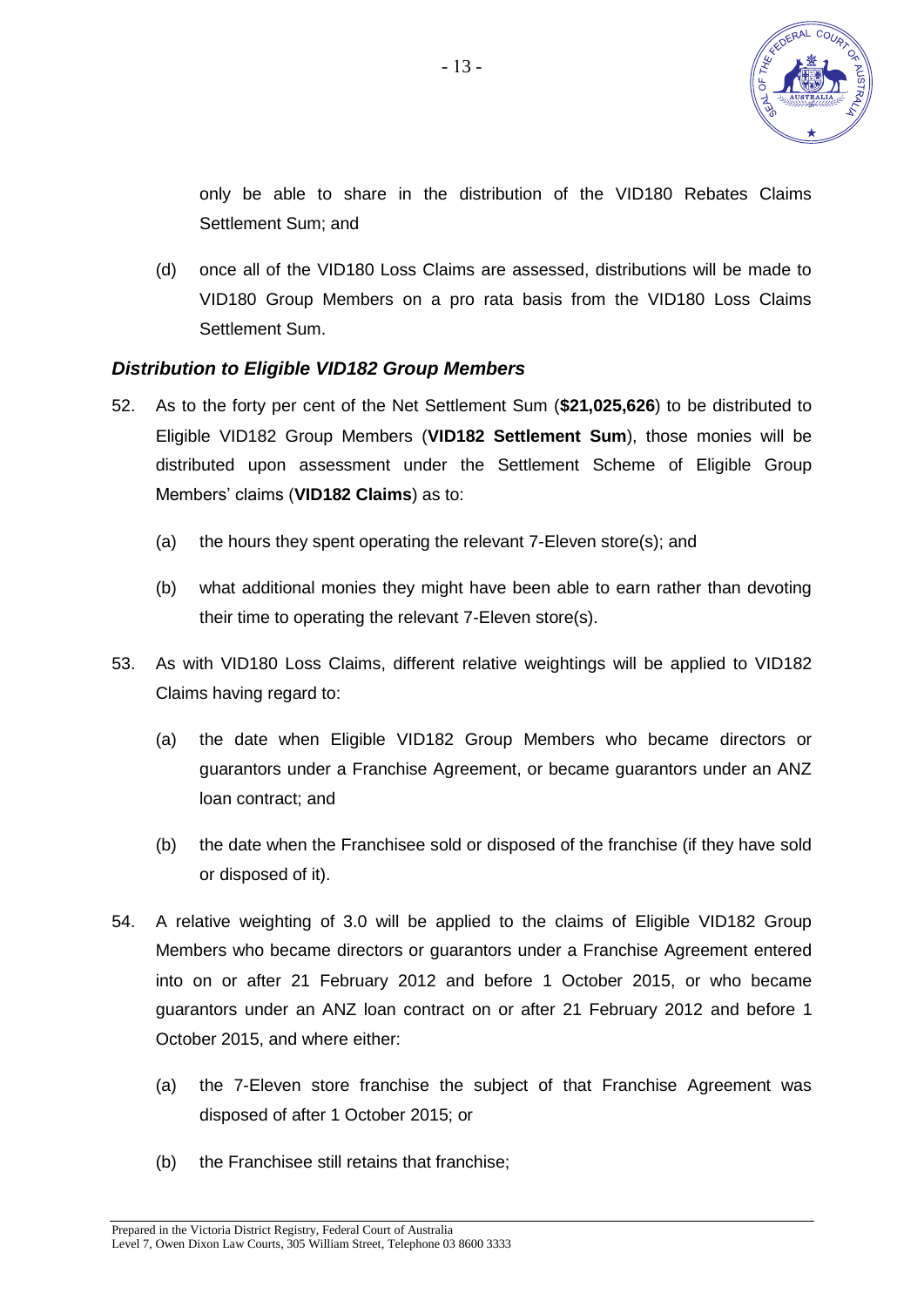

- <span id="page-13-0"></span>55. A relative weighting of 1.0 will be applied to the claims of Eligible VID182 Group Members who became directors or guarantors under a Franchise Agreement entered before 21 February 2012, or who became guarantors under an ANZ loan contract before 21 February 2012, and where either:
	- (a) the 7-Eleven store franchise the subject of that Franchise Agreement was disposed of after 1 October 2015; or
	- (b) the Franchisee still retains that franchise.
- <span id="page-13-1"></span>56. A relative weighting of 1.0 will be applied to the claims of Eligible VID182 Group Members who became directors or guarantors under a Franchise Agreement entered on or after 21 February 2012, or who became guarantors under an ANZ loan contract on or after 21 February 2012, and where the 7-Eleven store franchise the subject of that Franchise Agreement was disposed of before 1 October 2015.
- <span id="page-13-2"></span>57. A relative weighting of zero (0) will be applied to the claims of Eligible VID182 Group Members:
	- (a) who became directors or guarantors under a Franchise Agreement entered before 21 February 2012, or who became guarantors under an ANZ loan contract before 21 February 2012, and where the 7-Eleven store franchise the subject of that Franchise Agreement was disposed of before 1 October 2015; or
	- (b) who became directors or guarantors under a Franchise Agreement that was entered into after 1 October 2015 or who became guarantors under an ANZ loan contract after 1 October 2015.
- <span id="page-13-3"></span>58. Once all VID182 Claims have been assessed with the above weightings applied to them, distributions will be made to VID182 Group Members on a pro rata basis from the VID182 Settlement Sum. This means that no funds will be distributed to Eligible VID180 Group Members until all claims have been assessed by the Administrator.
- 59. There will be a **Review** process in which Eligible Group Members may seek a Review of the calculation of their VID180 Claim or VID182 Claim (as the case may be). If the Review does not result in an increase in the distribution of at least \$500, the costs of the review process will be deducted from the relevant Eligible Group Member's claim, or in certain cases, will need to be paid by the Eligible Group Member upfront.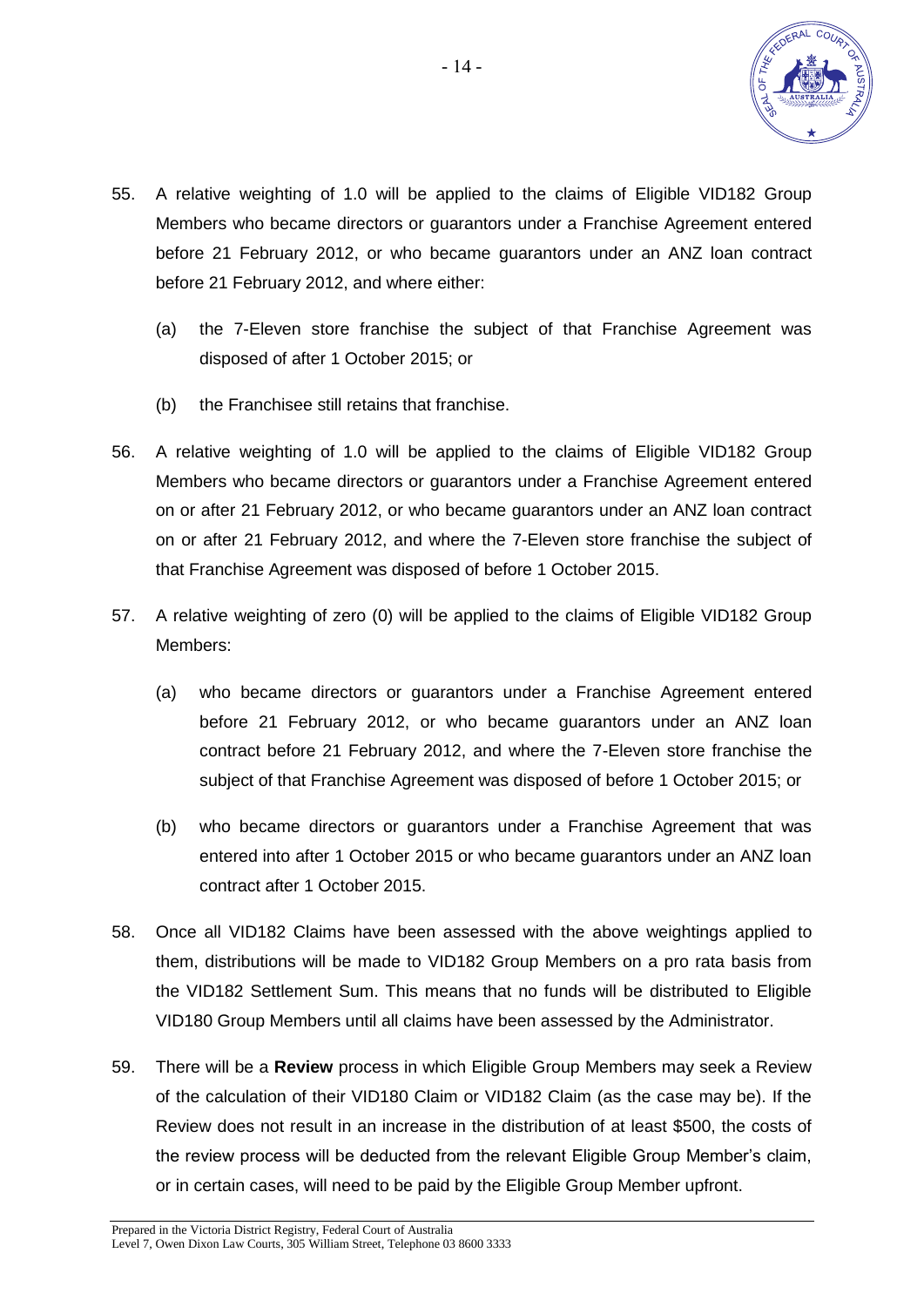

- 60. The Settlement Scheme is presently a proposal subject to approval of the Court and further changes as necessary.
- <span id="page-14-0"></span>61. To summarise:
	- (a) Eligible VID182 Group Members will be able to share in distribution of the VID182 Settlement Sum if their claims fall within paragraphs [\[54\]](#page-12-0), [\[55\]](#page-13-0) or [\[56\]](#page-13-1);
	- (b) VID182 Claims described in paragraph [\[54\]](#page-12-0) will be treated as having 3 times the value of the VID182 Claims described in each of paragraphs [\[55\]](#page-13-0) and [\[56\]](#page-13-1);
	- (c) the claims described in paragraph [\[57\]](#page-13-2) will be treated as having no value, and so Eligible VID182 Group Members having claims will NOT be able to share in the distribution of the VID182 Settlement Sum; and

once all of the VID182 Claims are assessed, distributions will be made to VID182 Group Members on a pro rata basis from the VID182 Settlement Sum.

#### **If you or your company have opted out**

62. If you have opted out of the Class Actions, you are not eligible to make a claim on the Settlement Sum. If your Franchisee company has opted out, but you have not (or vice versa), the entity or nominated director or Guarantor that has not opted out and who is an Eligible VID180 or Eligible VID182 Group Member may be able to make a claim on the Settlement Sum. If you are not sure, you should contact Levitt Robinson on 02 9286 3133 or **[711@levittrobinson.com](mailto:711@levittrobinson.com)** or seek your own legal advice.

#### **Court approval**

- <span id="page-14-1"></span>63. The Settlement of the Class Actions must be approved by the Court.
- 64. If you are a VID180 Group Member or a VID182 Group Member, you have a right to object to the Settlement.
- <span id="page-14-2"></span>65. The application for Court approval of the Settlement (**Approval Application**) will take place at a hearing at the Federal Court of Australia, 305 William Street in Melbourne on **16 November 2021** at **10:15 am** and via audio-visual link (**Approval Hearing**).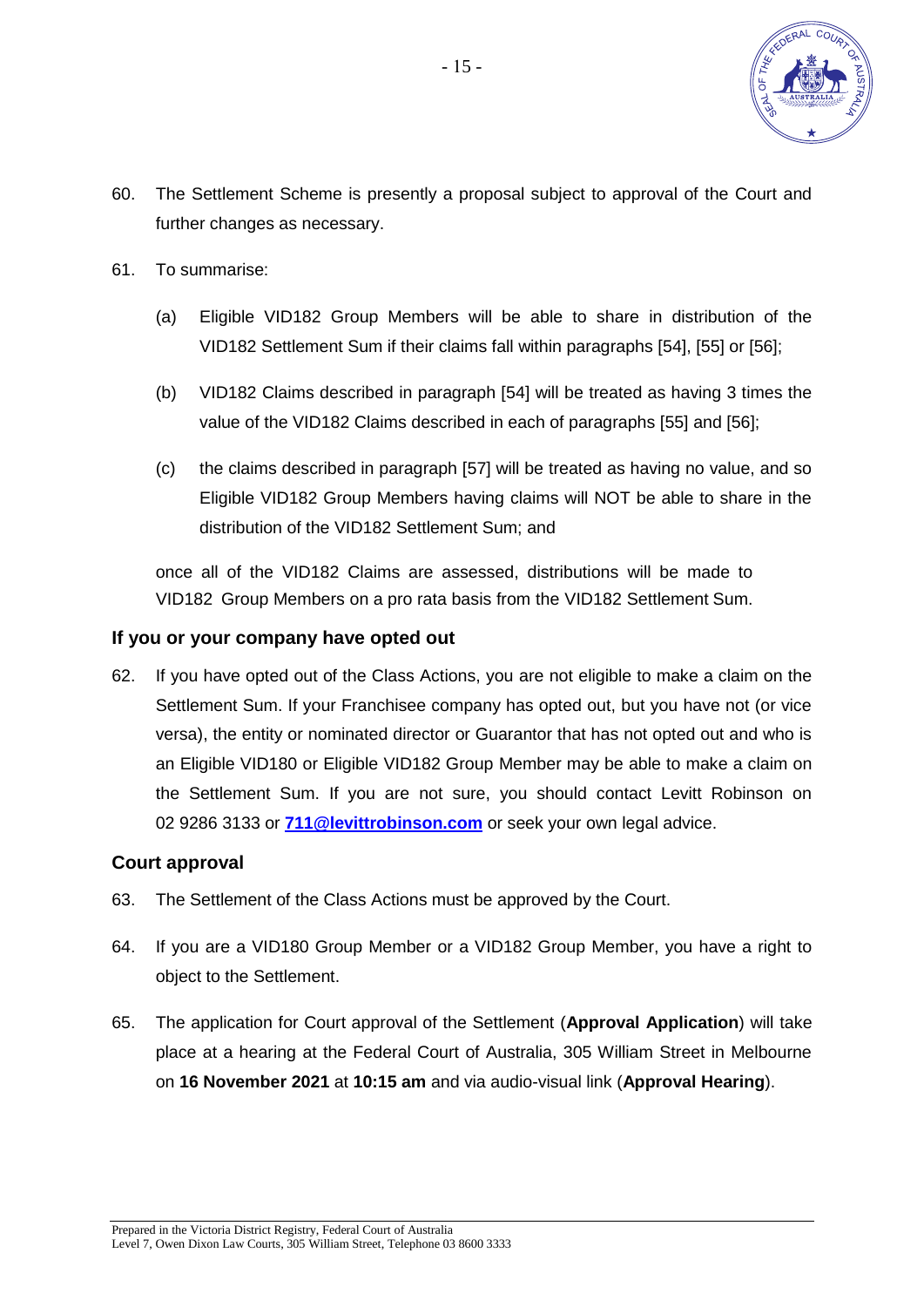

<span id="page-15-0"></span>66. In determining the Approval Application, the Court will consider whether the Settlement is fair and reasonable having regard to the interests of the VID180 and VID182 Group Members.

#### *Reasonableness of legal and administration costs*

- 67. If you have a concern in relation to the reasonableness of the estimated legal and administration costs listed in paragraph [\[32\(f\)\]](#page-7-1), you should note the following:
	- (a) it is a matter for the Court to determine what amount of costs is reasonable and should be deducted from the Settlement;
	- (b) the Court has appointed Ms Elizabeth Harris as an independent legal costs expert as a referee under s 54A of the *Federal Court of Australia Act 1976* (Cth) (**Referee**) to report to the Court on the following questions:
		- (i) Are the costs charged or sought to be charged by the solicitors for the Applicants in relation to the conduct of the proceedings reasonable?
		- (ii) Are the costs sought by the Administrator in relation to the approval of the Settlement and the administration of the Settlement reasonable?
		- (iii) If not, by what amount should those costs be disallowed?
	- (c) a copy of the Referee's report will be available on 4 November 2021 on the Federal Court website at [https://www.fedcourt.gov.au/law-and-practice/class](https://www.fedcourt.gov.au/law-and-practice/class-actions/class-actions/documents#vid180of2018)[actions/class-actions/documents#vid180of2018;](https://www.fedcourt.gov.au/law-and-practice/class-actions/class-actions/documents#vid180of2018) and
	- (d) questions as to reasonableness of costs will be considered by the Court whether or not you object, but if you disagree with the proposed deduction of the estimated legal and administration costs or with the amount found to be reasonable by the Referee, you may, if you wish, object and also make submissions to the Court.

## *Appointment of Contradictor*

68. If you have a concern in relation to the fairness and reasonableness of the Settlement, you should note the following: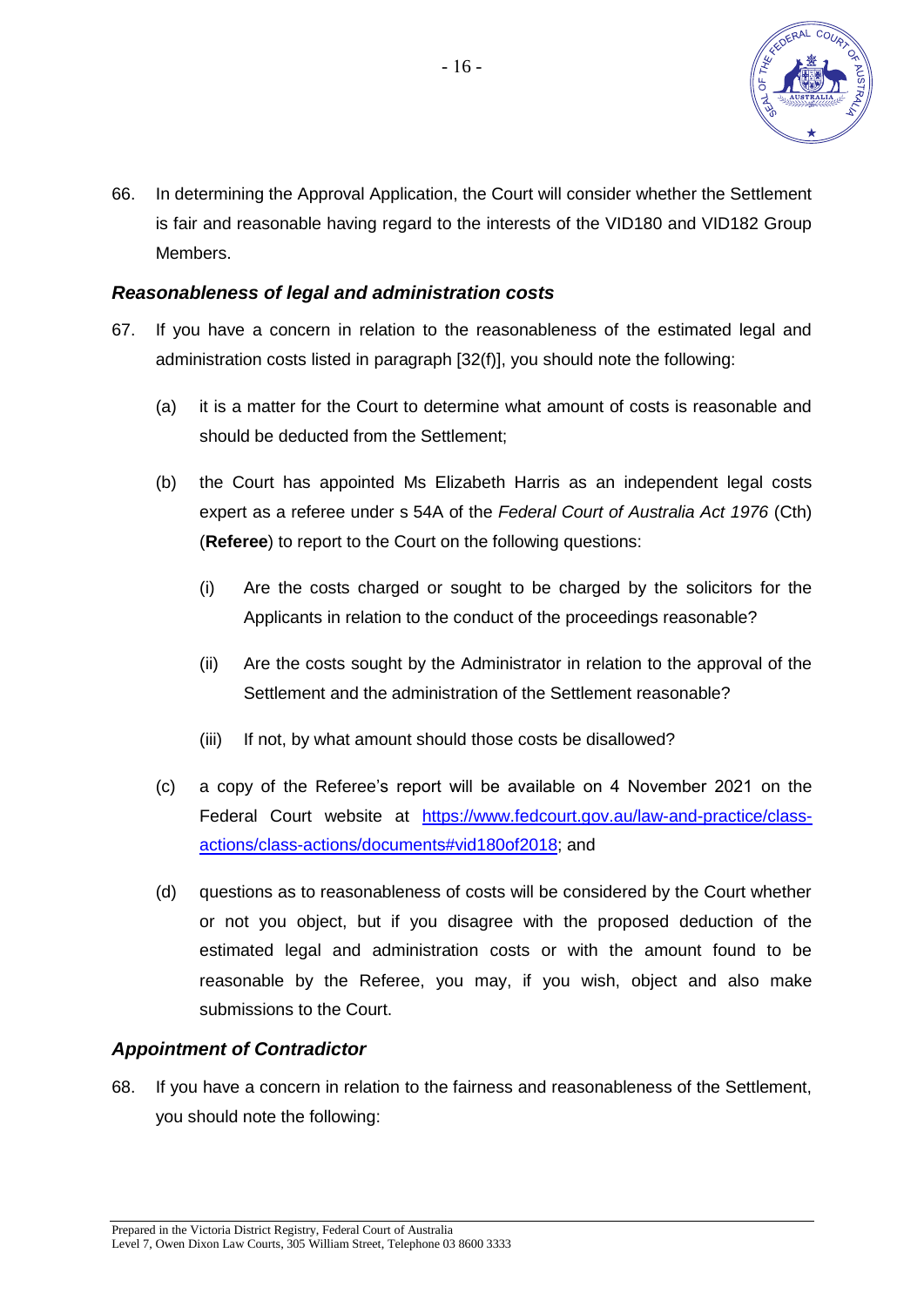

- (a) it is a matter for the Court to determine whether the Settlement is fair and reasonable;
- (b) the Court has appointed Mr Jonathon Redwood SC, a senior barrister, as **Contradictor** to represent Group Members' interests and to assist the Court to perform its judicial function in relation to the Approval Application in relation to the question whether the Settlement is fair and reasonable, including the fairness and reasonableness of:
	- (i) the proposed distribution of the Net Settlement Sum between Eligible VID180 Group Members and Eligible VID182 Group Members (described in paragraphs [\[35\]](#page-8-3) and [\[36\]](#page-8-4) above);
	- (ii) the proposed distribution of the Net Settlement Sum to Eligible VID180 Group Members and the different relative weightings to be applied (described in paragraphs [\[40\]](#page-9-0) to [\[50\]](#page-11-1) and summarised in paragraph [\[51\]](#page-11-2) above);
	- (iii) the proposed distribution of the Net Settlement Sum to Eligible VID182 Group Members and the different relative weightings to be applied (described in paragraphs [\[52\]](#page-12-1) to [\[58\]](#page-13-3) and summarised in paragraph [\[61\]](#page-14-0) above); and
- (c) questions as to reasonableness of the Settlement will be considered by the Court whether or not you object, but if you disagree with the Settlement, you may, if you wish, object and also make submissions to the Court.

#### **What you must do**

- 69. If you are in favour of the Settlement, there is nothing you need to do at this time.
- 70. If you wish to object to the Settlement, you must file a written NOTICE OF OBJECTION TO PROPOSED SETTLEMENT with the Federal Court in the form attached to this Notice and marked "**Z**" by emailing **[vicreg@fedcourt.gov.au](mailto:vicreg@fedcourt.gov.au)** and copying **[711@levittrobinson.com](mailto:711@levittrobinson.com)** or by posting a copy to 305 William Street, Melbourne Victoria 3000, by **19 October 2021**.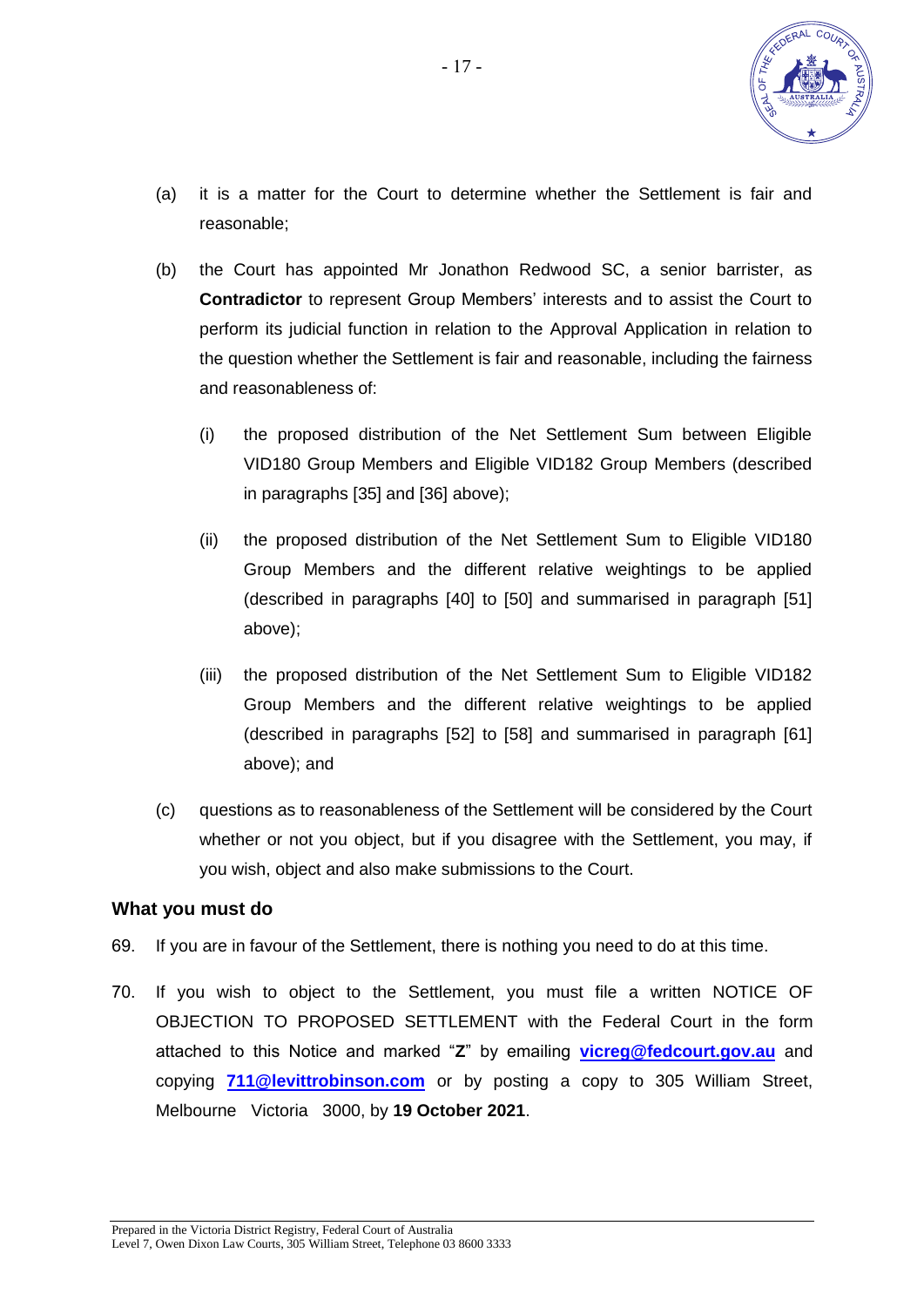

71. Contact details of Levitt Robinson:

Address: **Ground Floor, 162 Goulburn Street, Surry Hills NSW 2010**

Phone: **(02) 9286 3133**

Email: **[711@levittrobinson.com](mailto:711@levittrobinson.com)**

72. If you file a Notice of Objection to Proposed Settlement, you or your legal representative may attend the Approval Hearing on **16 November 2021** at **10:15 am** and make further submissions to the Court in support of your objection.

#### **If the Settlement is approved**

- 73. If the Settlement is approved by the Court, the parties will await the passing of the applicable appeal period. Assuming there is no appeal of the Court's approval of the Settlement, 7-Eleven will then pay the Settlement Sum into an interest-bearing controlled money account held on trust by Levitt Robinson's as the Administrator of the distributor of the Settlement Sum.
- 74. As explained in paragraph [\[37\]](#page-8-2) above, the Court will also set a "Registration Date" by which you must lodge your claim on the Settlement Sum. If you do not make a claim on the Settlement Sum by the Registration Date, you will be bound by the outcome of the Class Actions (that is, the terms of the Settlement) and get nothing.
- 75. After the Registration Date, payments will first be made to the Funder, Levitt Robinson, the Applicants and an independent Senior Counsel appointed under the Settlement Scheme for the purpose described in paragraph [\[26\]](#page-5-0) above, in accordance with the Court's orders. Then, the claims on the Settlement Sum will be assessed by the Administrator (and his team) and applied to the remainder of the Settlement Sum, to calculate the compensation payable to eligible Group Members.

#### **If the Settlement is not approved**

- <span id="page-17-0"></span>76. If the Settlement is not approved by the Court following the Approval Hearing, the parties may need to renegotiate the Settlement in accordance with the Court's directions or guidance, or seek directions for the listing of the initial trial for hearing.
- 77. Please consider the above carefully. If there is anything of which you are unsure, you should contact Levitt Robinson (whose contact details are set out below) or seek your own legal advice.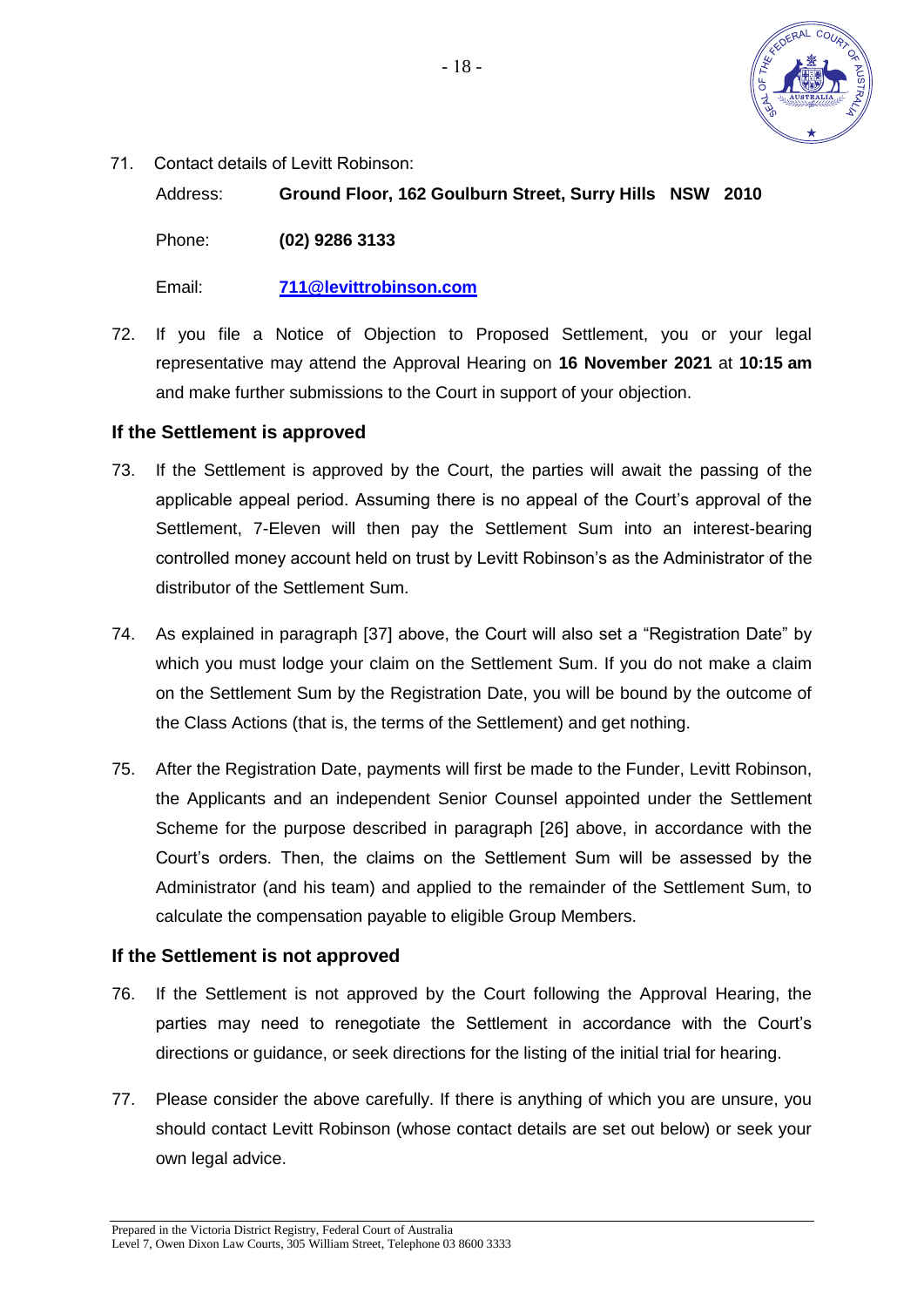

<span id="page-18-0"></span>78. Contact details of Levitt Robinson:

Address: **Ground Floor, 162 Goulburn Street, Surry Hills NSW 2010**

Phone: **(02) 9286 3133**

Email: **[711@levittrobinson.com](mailto:711@levittrobinson.com)**

#### **Relevant documents**

- 79. Copies of relevant documents, including:
	- (a) the Third Further Amended Originating Application in the VID180 Class Action,
	- (b) the Third Further Amended Statement of Claim in the VID180 Class Action, as well as 7-Eleven's Defence and the Applicants' Reply,
	- (c) the Third Further Amended Originating Application in the VID182 Class Action,
	- (d) the Second Further Amended Statement of Claim in the VID182 Class Action, as well as 7-Eleven's Defence and the Applicants' Reply,
	- (e) the Deed of Settlement between the Applicants, 7-Eleven, Levitt Robinson and the Funder and the proposed Settlement Scheme,

may be obtained by:

- (f) downloading them from <https://www.levittrobinson.com/7-eleven-class-action> (and, on agreeing to keep the contents of the Deed of Settlement and the proposed Settlement Scheme confidential, Levitt Robinson will provide verified group members with a passcode);
- (g) emailing [711@levittrobinson.com](mailto:711@levittrobinson.com) and requesting copies;
- (h) contacting a District Registry of the Federal Court (contact details are available at [www.fedcourt.gov.au\)](http://www.fedcourt.gov.au/) and paying the appropriate inspection fee; or
- (i) inspecting them on the Federal Court website at [http://www.fedcourt.gov.au/law](http://www.fedcourt.gov.au/law-and-practice/class-actions/class-actions)[and-practice/class-actions/class-actions](http://www.fedcourt.gov.au/law-and-practice/class-actions/class-actions) to the extent such documents are available there.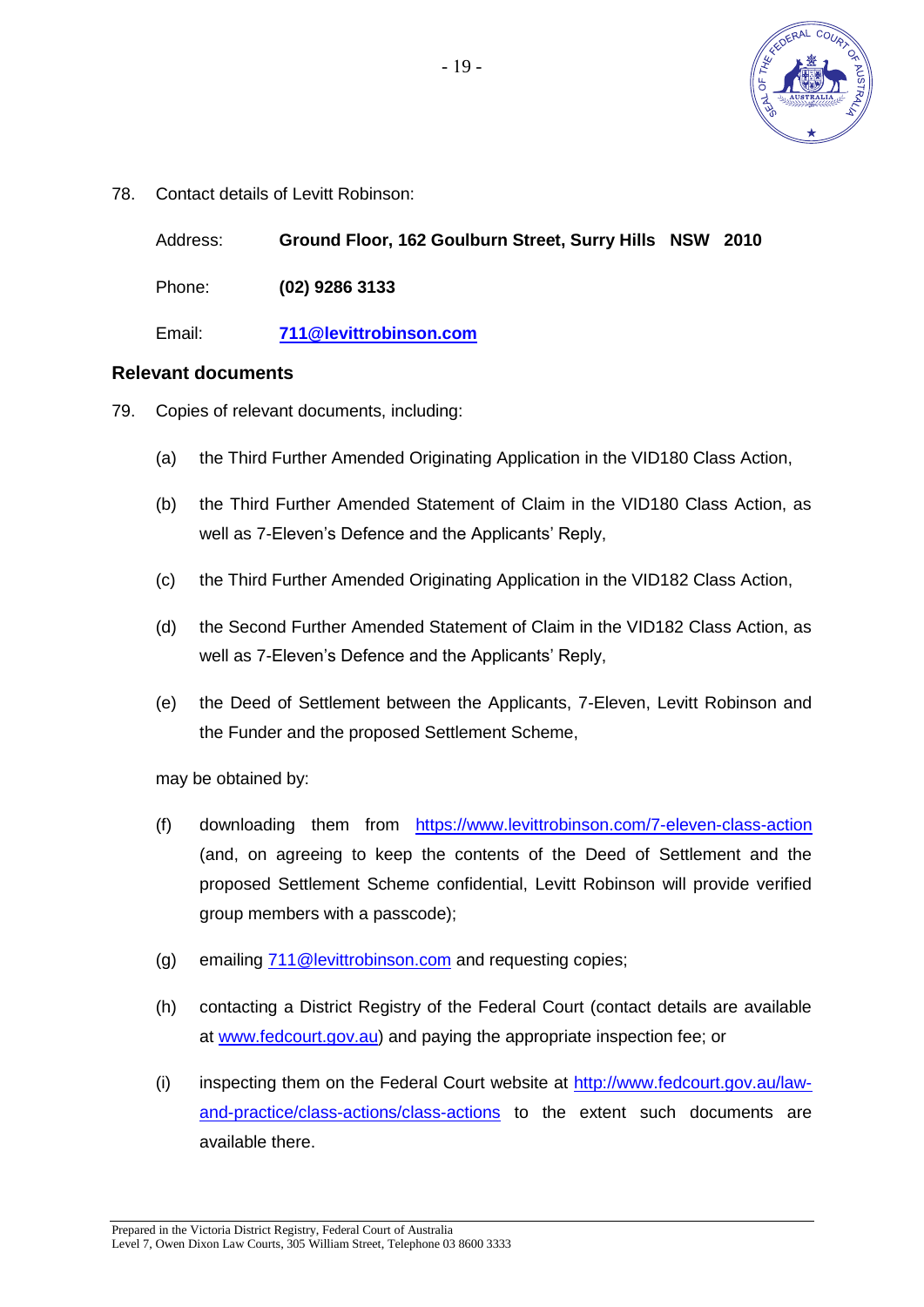

80. Please consider the above matters carefully. If there is anything of which you are unsure, you should contact Levitt Robinson on 02 9286 3133 or **[711@levittrobinson.com](mailto:711@levittrobinson.com)** or seek your own legal advice. You should not delay in making your decision.